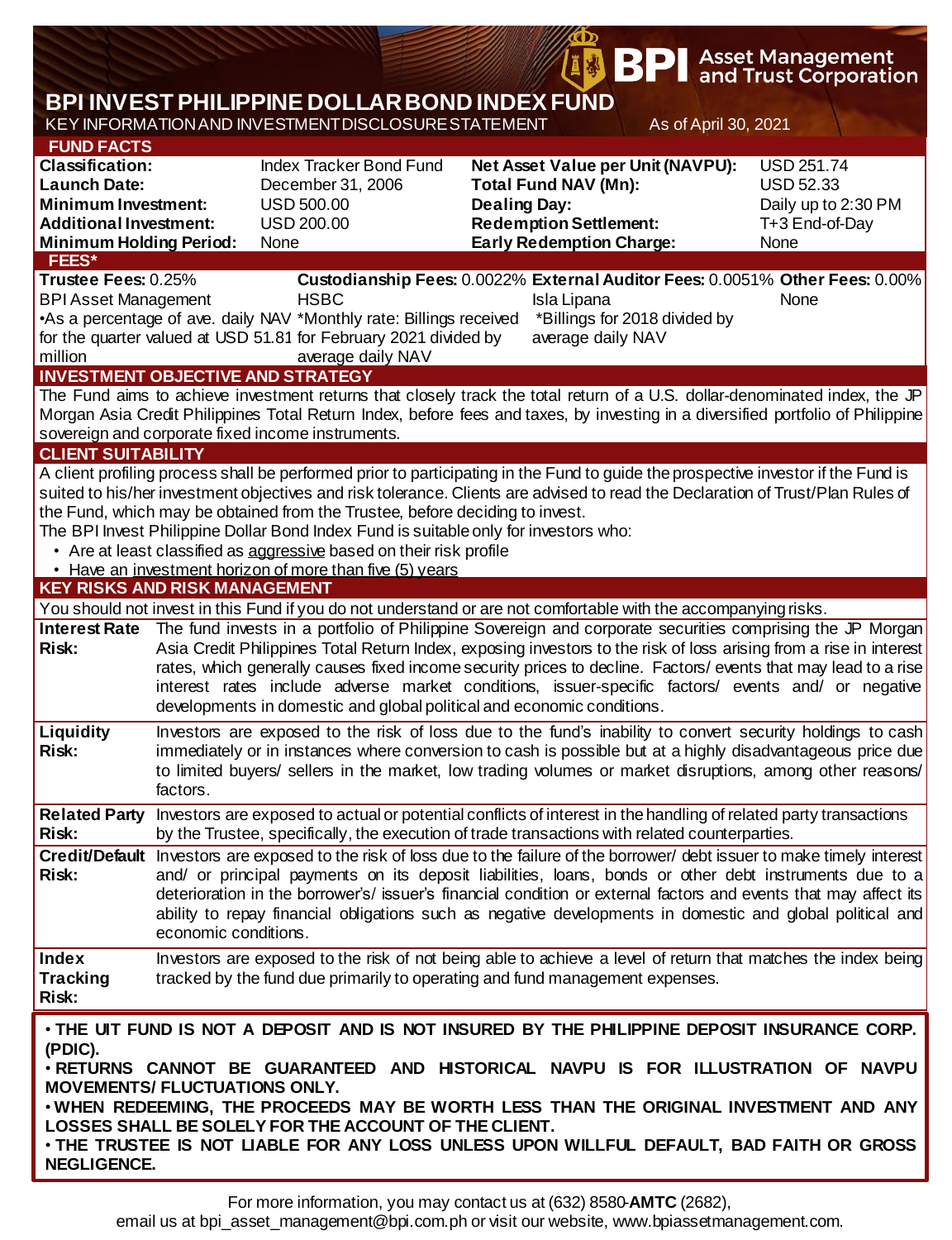## **FUND PERFORMANCE AND STATISTICS AS OF APRIL 30, 2021**

(Purely for reference purposes and is not a guarantee of future results)



**Fund 0.92 -1.73 -0.23 5.61 21.79 151.74 Benchmark** 1.05 -1.47 0.14 6.09 23.41 166.68

\*Benchmark is the JP Morgan Asia Credit Philippines Total Return

**Fund 5.61 6.17 6.79 4.95 3.97 6.65 Benchmark** 6.09 6.59 7.26 5.33 4.36 7.08

**Fund -1.66 6.87 13.27 -0.73 5.85 41.36 Benchmark** -1.57 7.30 13.95 -0.61 6.36 45.61

**1 mo 3 mo 6 mo 1YR 3YRS S.I.<sup>2</sup>**

**1YR 2YRS 3YRS 4YRS 5YRS S.I.**

**YTD 2020 2019 2018 2017 2016**

| <b>NAVPU over the past 12 months</b>     |        |
|------------------------------------------|--------|
| Highest                                  | 256.77 |
| Lowest                                   | 238.37 |
| <b>STATISTICS</b>                        |        |
| Weighted Ave Duration (Yrs)              | 7.36   |
| Volatility, Past 1 Year (%) <sup>3</sup> | 7.62   |
| Port. Weighted Yield to Maturity (%)     | 2.56   |
| <b>Current Number of Holdings</b>        | 69     |
| Tracking Error $(3-Yr)^4$ (%)            |        |

<sup>1</sup>Returns are net of fees.

<sup>2</sup>Since Inception

<sup>3</sup>Measures the degree to which the Fund fluctuates vis-à-vis its average return over a period of time.

<sup>4</sup>Measure of deviation between the Fund's return and benchmark returns. A lower number means the Fund's return is closely aligned with the benchmark. 5 Includes accrued income, investment securities purchased, accrued expenses, etc.

\*Declaration of Trust is available upon request through branch of account.

| <b>PORTFOLIO COMPOSITION</b>                        |           | <b>TOP TEN HOLDINGS</b> |                 |           |
|-----------------------------------------------------|-----------|-------------------------|-----------------|-----------|
| <b>Allocation</b>                                   | % of Fund | <b>Name</b>             | <b>Maturity</b> | % of Fund |
| Government                                          | 56.96     | <b>RoP Bonds</b>        | 2/2/2030        | 5.50      |
| Corporates                                          | 40.98     | <b>RoP Bonds</b>        | 1/14/2031       | 4.74      |
| Cash                                                | 0.17      |                         |                 |           |
| Time deposits and money market                      | 0.97      | <b>RoP Bonds</b>        | 10/23/2034      | 4.55      |
| Other receivables – net of liabilities <sup>5</sup> | 0.00      | <b>RoP Bonds</b>        | 1/20/2040       | 4.38      |
| <b>Maturity Profile</b>                             |           | <b>RoP Bonds</b>        | 3/16/2025       | 4.16      |
| Cash and Less than 1 Year                           | 2.55      | <b>RoP Bonds</b>        | 2/2/2042        | 3.95      |
| Between 1 and 3 Years                               | 17.01     | <b>RoP Bonds</b>        | 2/1/2028        | 3.89      |
| Between 3 and 5 Years                               | 26.47     | <b>RoP Bonds</b>        | 3/1/2041        | 3.17      |
| Between 5 and 7 Years                               | 4.69      | <b>RoP Bonds</b>        | 1/13/2037       | 2.87      |
| Between 7 and 10 Years                              | 20.25     |                         |                 |           |
| More than 10 Years                                  | 29.03     | <b>RoP Bonds</b>        | 1/14/2029       | 2.79      |

## **RELATED PARTY TRANSACTIONS\***

**CUMULATIVE PERFORMANCE (%) <sup>1</sup>**

Index

**ANNUALIZED PERFORMANCE (%) <sup>1</sup>**

**CALENDAR YEAR PERFORMANCE (%) <sup>1</sup>**

The Fund has investments and trade transactions with BPI Asset Management and Trust Corporation (BPI AMTC):

Ayala Corporation – USD 0.97 million, AC Energy – USD 1.16 million, Bank of the Philippine Islands – USD 0.48 million Globe Telecom – USD 0.56 million, Manila Water Company, Inc. – USD 0.42 million

Investments in the said outlets were approved by the BPI AMTC's Board of Directors. Likewise, all related party transactions are conducted on an arm's length and best execution basis and within established limits.

\* Related party in accordance with BPI AMTC's internal policy.